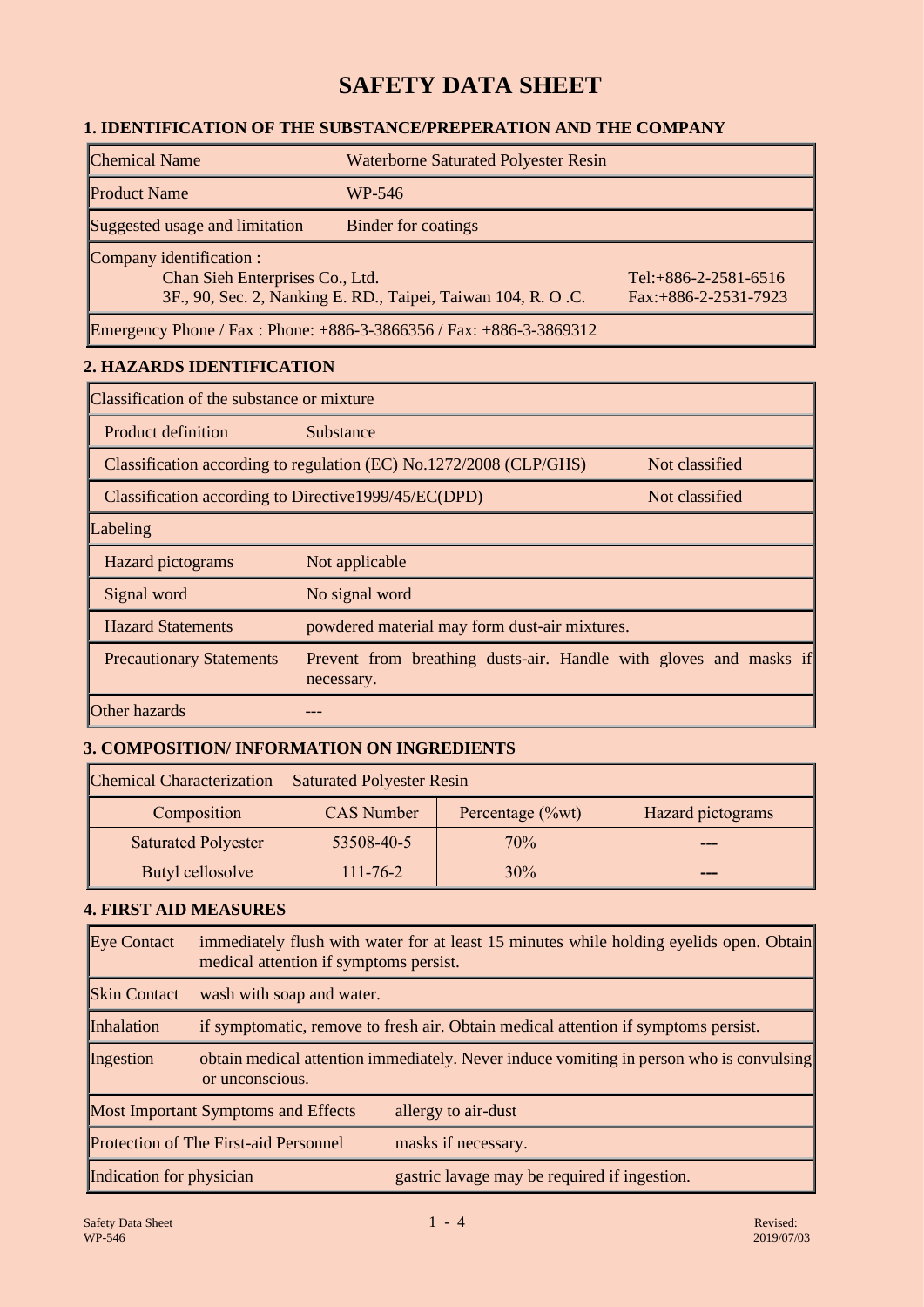### **5. FIRE FIGHTING MEASURES**

| Suitable Extinguishing Media        | water, carbon dioxide, foam, dry chemicals.                                                                                                 |
|-------------------------------------|---------------------------------------------------------------------------------------------------------------------------------------------|
| Special Hurt of Extinguishing       | N/A                                                                                                                                         |
| Special Fire-fighting Procedures    | N/A                                                                                                                                         |
| <b>Protection for Fire-fighters</b> | self-contained breathing apparatus and protective clothing to prevent<br>contact with dusts and heat-released air emissions is recommended. |

# **6. ACCIDENTAL RELEASE MEASURES**

| <b>Personal Precautions</b>    | none needed                                                           |
|--------------------------------|-----------------------------------------------------------------------|
| <b>Environment Precautions</b> | none needed                                                           |
| Methods for Clean-up           | vacuum, sweep up or scoop up and remove for regeneration or disposal. |

# **7. HANDLING AND STORAGE**

| <b>Handling</b> | no special precautionary handling is needed under anticipated condition of use. Avoid<br>dusts to contact with eyes. Avoid breathing dusts during processing.                                                                                                                                                                                             |
|-----------------|-----------------------------------------------------------------------------------------------------------------------------------------------------------------------------------------------------------------------------------------------------------------------------------------------------------------------------------------------------------|
| Storage         | store in original packages or sealed containers and keep the substance stored in a cool and<br>dry place with adequate ventilation. Shelf life is one (1) years after production date.<br>Product quality could be found stable two years longer if stored under stipulated<br>conditions. Expired goods should be tested and evaluated prior to its use. |

# **8. EXPOSURE CONTROLS AND PERSONAL PROTECTION**

| <b>Engineering Control</b>           | local exhaust ventilation or explosion-proof equipment is needed in an<br>attempt to maintain exposures below the regulatory or recommended limits. |  |
|--------------------------------------|-----------------------------------------------------------------------------------------------------------------------------------------------------|--|
| <b>Control Parameters</b>            | TWA / STEL / CEILING:<br>N/A                                                                                                                        |  |
|                                      | N/A<br>Biotic Index (BEI) :                                                                                                                         |  |
| <b>Personal Protection Equipment</b> |                                                                                                                                                     |  |
| <b>Respiratory Protection</b>        | not required for operations with sufficient ventilation                                                                                             |  |
| <b>Hand Protection</b>               | protective gloves if necessary                                                                                                                      |  |
| <b>Eye Protection</b>                | safety goggles if necessary                                                                                                                         |  |
| <b>Skin Protection</b>               | long sleeve shirt if necessary                                                                                                                      |  |
| <b>Hygienic Practices</b>            | clean and dry contaminated area is recommended                                                                                                      |  |

### **9. PHYSICAL AND CHEMICAL PROPERTIES**

| Appearance(at $25^{\circ}$ C) : pale yellow liquid | Odor: odorless                                   |
|----------------------------------------------------|--------------------------------------------------|
| Ordor Threshold : not applicable                   | Glass transition temperature : 38 °C             |
| pH value : not applicable                          | Boiling point (at 760mmHg) : not applicable      |
| <b>Decomposition Temperature:</b>                  | Flash point : not applicable                     |
| Auto ignition temperature : not applicable         | Explosion limits : not applicable                |
| Vapor pressure : negligible                        | Vapor Density : not applicable                   |
| Specific gravity : $1.23$ (at $20^{\circ}$ C)      | Solubility in water(% by wt.) : not applicable   |
| Partition Coefficient (n-octanol/water) : --       | Evaporation rate (water $= 1$ ) : not applicable |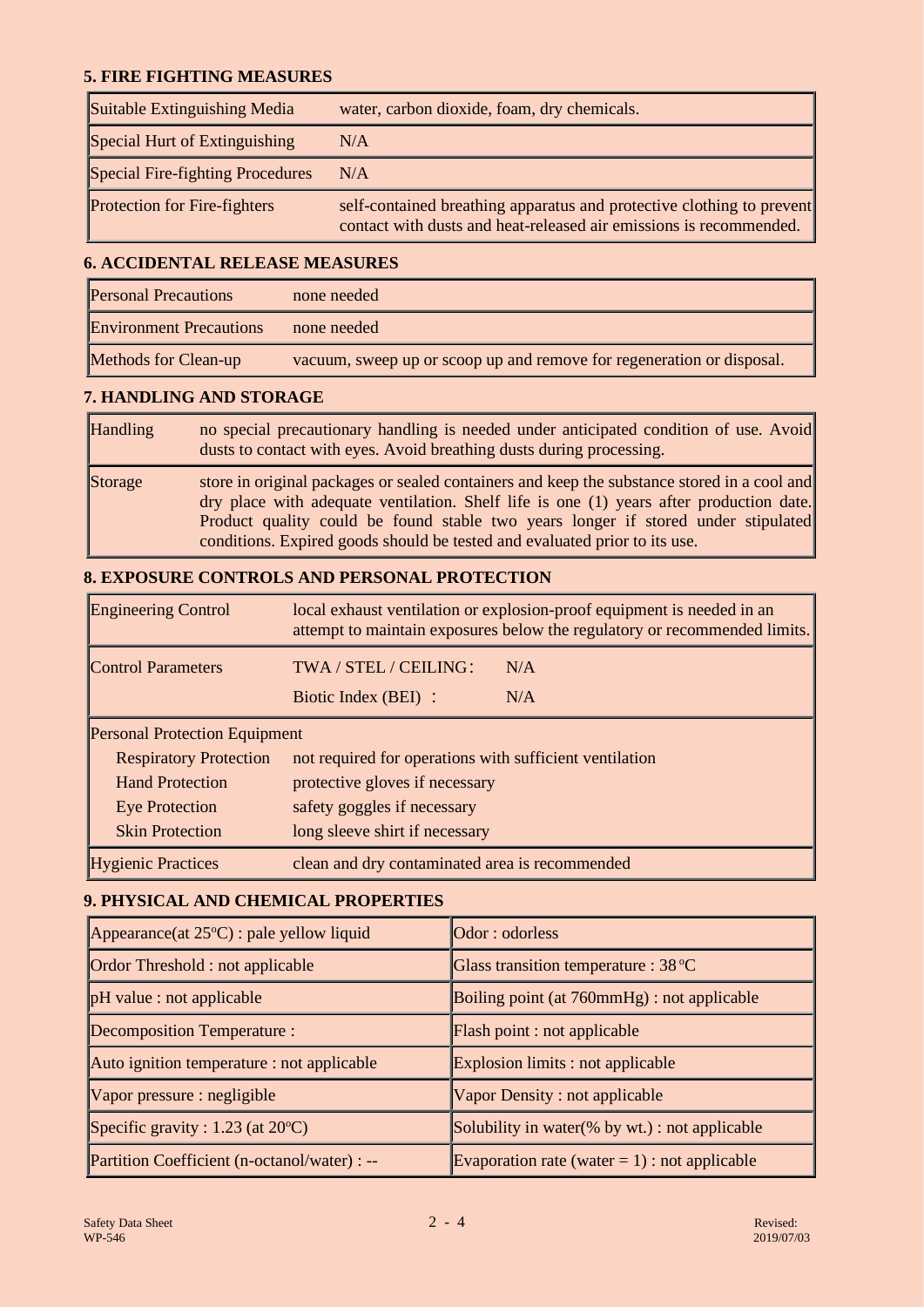#### **10. STABILITY AND REACTIVITY**

| <b>Chemical Stability</b> | stable                                                                                                                                                           |
|---------------------------|------------------------------------------------------------------------------------------------------------------------------------------------------------------|
| Hazardous Polymerization  | will not occur                                                                                                                                                   |
| Condition to Avoid        | high temperature                                                                                                                                                 |
| Incompatible Materials    | tend to hydrolyze in caustic soda                                                                                                                                |
| Hazardous decomposition   | none at ambient temperature. Decomposed products include C, H, and O of<br>varying chemical structure and molecular weight may be released during<br>combustion. |

## **11. TOXICOLOGICAL INFORMATION**

| <b>Acute Toxicity</b>                  | N/A               |
|----------------------------------------|-------------------|
| <b>Partial Effect</b>                  | N/A               |
| Sensitization                          | N/A               |
| <b>Chronic Toxicity</b>                | no data available |
| <b>Other Toxicological information</b> | N/A               |

## **12. ECOLOGICAL INFORMATION**

| Ecotoxicity                          | no data available |
|--------------------------------------|-------------------|
| <b>Persistence and Degradability</b> | no data available |
| Bioaccumulative Potential            | no data available |
| Mobility in Soil                     | no data available |
| <b>Other adverse effects</b>         | N/A               |

## **13. DISPOSAL CONSIDERATIONS**

Dispose of in accordance with local regulations for non-hazardous solid waste.

#### **14. TRANSPORT INFORMATION**

| UN Number                                                       | not regulated |  |
|-----------------------------------------------------------------|---------------|--|
| <b>UN Transportation Name</b>                                   | not regulated |  |
| <b>Transportation Hazard Code</b>                               | not regulated |  |
| <b>Packs The Category</b>                                       | not regulated |  |
| Marine Pollutant (Yes/No)                                       | no            |  |
| Specific transport measures and precautionary conditions<br>N/A |               |  |

#### **15. REGULATORY INFORMATION**

| Notification Status |                                                        |
|---------------------|--------------------------------------------------------|
| Australia AICS      | On the inventory, or in compliance with the inventory. |
| Canada DSL          | On the inventory, or in compliance with the inventory. |
| China IECSC         | On the inventory, or in compliance with the inventory. |
| Japan AICS          | On the inventory, or in compliance with the inventory. |
| Korea KECI          | On the inventory, or in compliance with the inventory. |